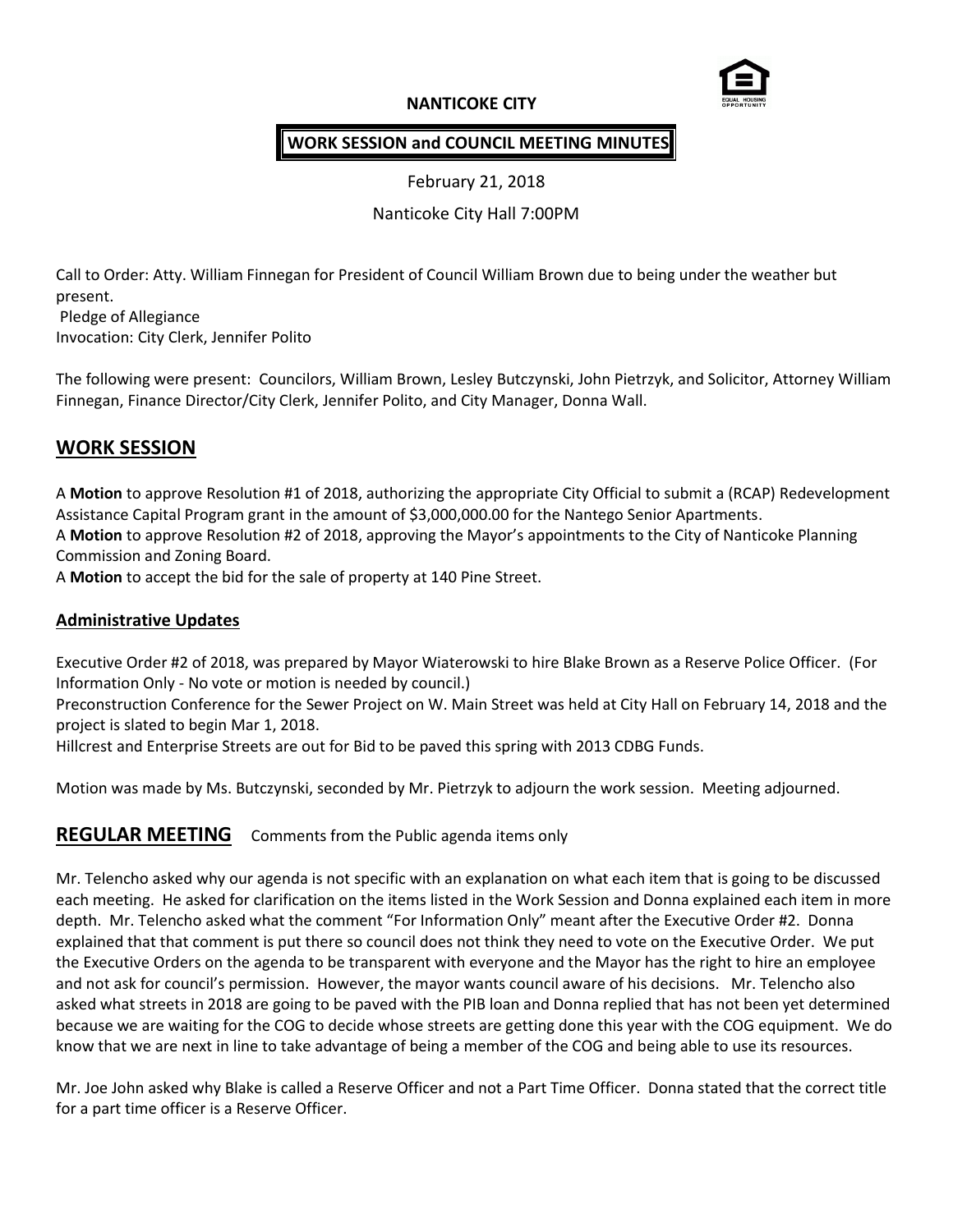Mr. Mike Marcella asked about the roads that are being done with CDBG funds and does the city budget in the general fund for paving. Donna stated CDBG is used for low to moderate income areas in the city only and we have the PIB, COG and Highway Aid funds for paving, no general funds this year.

Mr. Gianuzzi questioned why we are trying to get a grant for the Nantego apartments when we already have housing in the city. Donna stated it is for seniors 55 and over and Mr. Gianuzzi stated that the others were supposed to be for seniors and now anyone can live there. He is concerned about the parking becoming a bigger issue than it already is in that area of town. Donna said there is parking coordinated with this plan but she is not sure how, that we are just trying to secure the funds before we go any further with this project.

#### **NEW BUSINESS**

A **Motion** to approve the January 17, 2018 meeting minutes and was tabled to next meeting (Mar 7, 2018) due to not having enough people to vote for the approval.

A **Motion** to ratify the bills in the amount of \$396,074.11 was made by Mr. Pietrzyk, second by Ms. Butczynski. Payroll (\$194,981.53) Payables (\$201,092.58.) Motion carried.

A **Motion** to approve payment of the bills in the amount of \$275,967.69 was made by Ms. Butczynski, second by Mr. Pietrzyk. Payroll (\$102,360.57) Payables (\$173,607.12) Motion carried.

A **Motion** to approve Resolution #1 of 2018, authorizing the appropriate City Official to submit a (RCAP) Redevelopment Assistance Capital Program grant in the amount of \$3,000,000.00 for the Nantego Senior Apartments was made by Ms. Butczynski, seconded by Mr. Pietrzyk. Motion Carried.

A **Motion** to approve Resolution #2 of 2018, approving the Mayor's appointments to the City of Nanticoke Planning Commission and Zoning Board was made by Mr. Pietrzyk, second by Ms. Butczynski. Motion Carried

A **Motion** to accept the bid of \$4,000.00 for the sale of property at 140 Pine Street was made by Ms. Butczynski, second by Mr. Pietrzyk. Motion Carried.

#### **COMMENTS FROM THE PUBLIC –**

Mr. Telencho wanted to know why do we make ordinances and do not enforce them. He feels we need more Ordinance enforcement in the City. There has been 3 snow storms and the same homes and business in town especially the library, Chestnut St. And Prospect St. do not shovel the sidewalks after a storm. It turns to ice and people are forced to walk in the streets and that is dangerous stated Mr. Telencho. Also he stated the garbage and cigarette butts are all over the area down by Antonio's and throughout the downtown. He asked why we are not enforcing our own rules and the town looks dirty. Donna stated that Jack has responded to numerous calls especially the area around Burger King and has asked them to clear the sidewalks. Mr. Telencho feels we need more help enforcing our ordinances to help clean up the town. He also asked why Nanticoke City DPW workers are filling holes on Main Street which is a state road and who is paying for that. Donna said it was her call and she instructed the City's DPW to go out and patch holes and the city is paying for it. Cold patch is inexpensive and she felt that it needed to be done immediately for the safety of the residents and their vehicles. PENNDOT is not filling holes after every storm, they are waiting until spring. Mr. Telencho inquired about the blighted properties and how are we going to get rid of them since the City does not have a Redevelopment Authority like Pittston and Wilkes Barre. Donna stated that she was just at a meeting with the administrators and mayors of those municipalities and they are all trying to come up with a solution that would help each other tackle the blighted properties in the area.

Mr. Marks asked Council if they care about the future of their city because your administration is letting the city fall apart. Why is there no funds to clean up the city and pave roads Mr. Marks asked council? Mr. Marks answered his own question by stating that this administration has done nothing about decreasing costs in the following areas: Fire Department, Police Department and the Cadillac Health Insurance plans offered to its employees. He states we do not need such large full time fire and police departments in a town of less than 10,000 residents. Tom Wall addressed Mr. Marks by stating that it is not that easy. The city is bound by contractual agreements and we just cannot take away health insurance plans, cut forces in half or demote to part time without going through the unions first. Mr. Marks replied people who come back after years cannot believe how bad Nanticoke has deteriorated. Tom said the blame